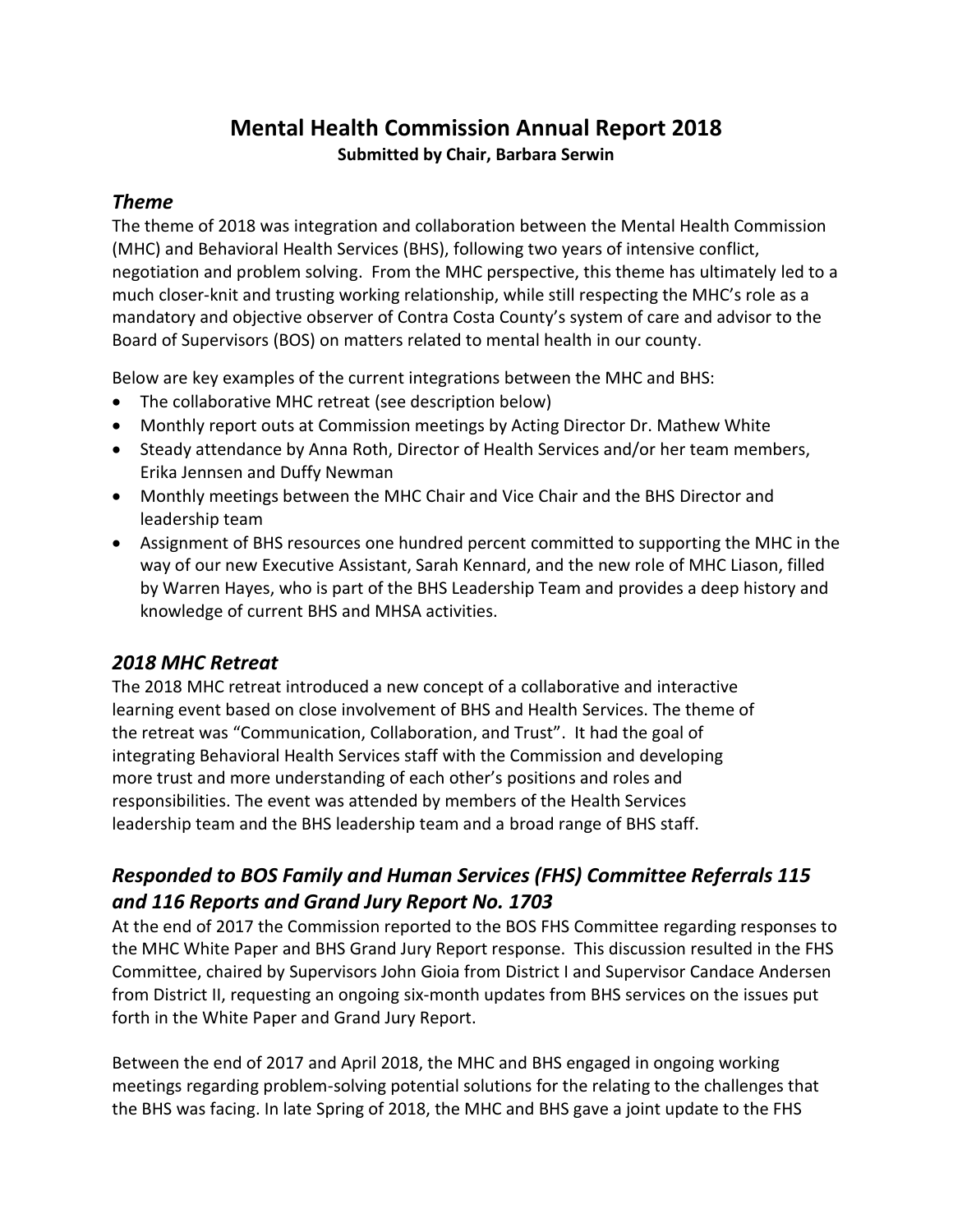Committee that reported on our further developing collaborative working relationship, progress made by BHS and plans for further improvements. The report ended with the joint recommendation that updates to the BOS FHS Committee were no longer necessary from the BHS point-of-view, pending consistent, ongoing internal dialog between the MHC and BHS, which the FHS Committee accepted.

## *Continued Advocacy for Increase Number of Psychiatrists and Decreased Wait Times*

The Commission continued to direct much attention to advocating for an increase in the number of psychiatrists and a decrease in wait times at county clinics. The Commission pressed for consistent progress reports from BHS, which were provided. The Commission also worked jointly with BHS to report on this area to the BOS FHS.

#### *Continued Tracking on the West County Mental Health Detention Expansion*

The Commission continued to track on efforts to expand West County Mental Health Detention. We heard updates from Assistant Sheriff Schuler and Captain Tom Chalk and participated in the series of *Detention Rapid Improvement Events* sponsored by Health Services.

## *Advocating For a Mandatory PES Evaluation in Cases of Violent Consumer Behavior*

Throughout the year, the Commission advocated for requiring a medical evaluation at PES of consumers who pose harm (immediate or potential) to themselves or others at the scene of a call for an involuntary hospitalization (5150). We sought to find the best avenue to influence the policy of the Sheriff's department and the countywide police force towards this policy. Our current strategy is to work with the director of the county Crisis Intervention Team, Chief Brian Bothran, to potentially train officers on this approach.

#### *Participation in Rapid Improvements Events*

One of the most exciting efforts that the MHC learned from and participated in was the Rapid Improvement Events moderated by Erika Jenssen, Assistant to Health Services Director of Contra Costa County and Chris Farnitano, Health Officer of the county. The MHC gained a general overview of the value and workings of RIE's and participated as part of the leadership that gave feedback to the RIE teams each day of their week-long events and attended some of the tours of facilities related to the RIE's. The RIE's that the MHC participated in were:

- The Value Stream Mapping process for Detention Mental Health
- Detention RIE events
- Value Stream Map for BHS
- Redesigning the First Visit RIE
- **•** Standardizing Screening and Scheduling RIE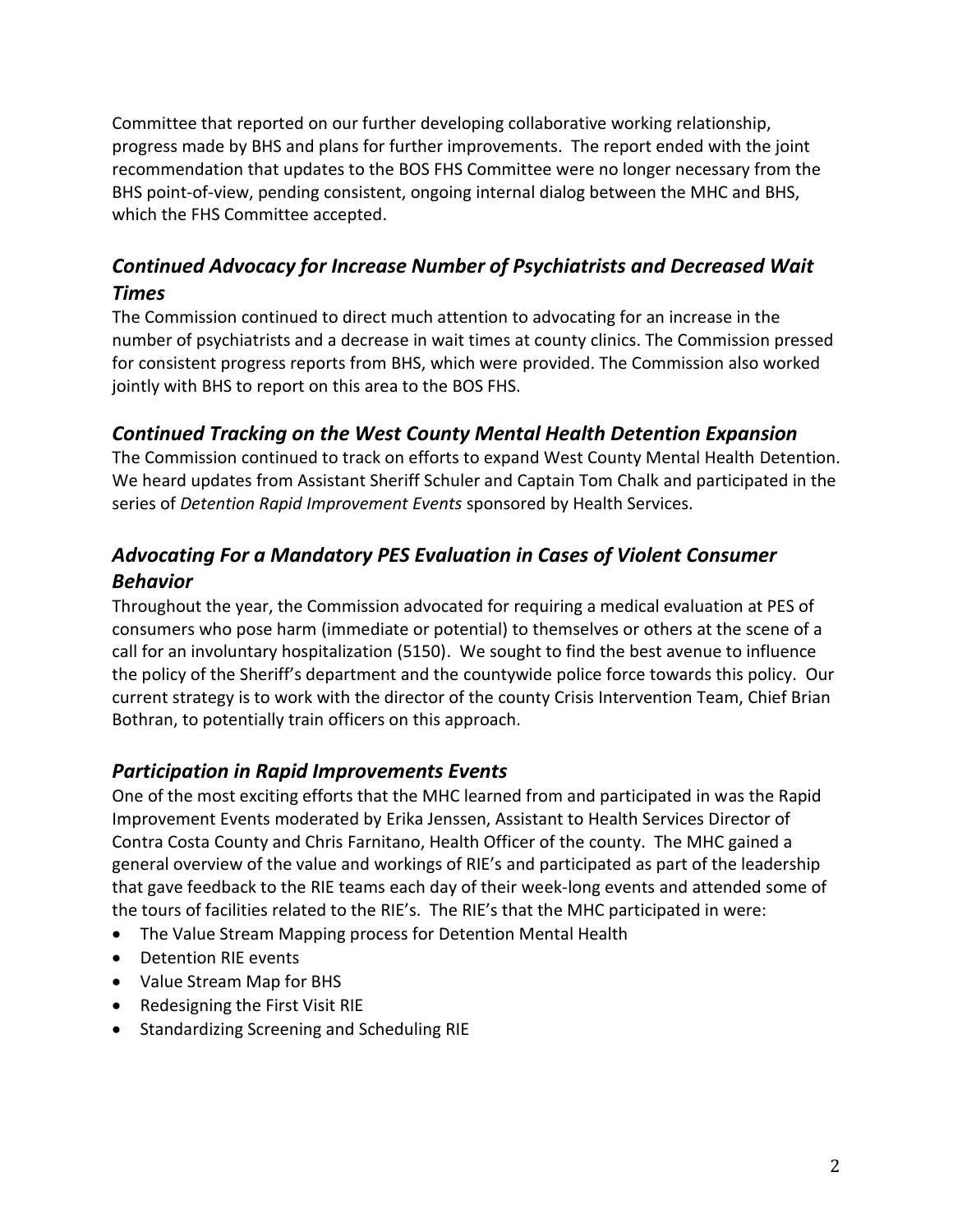### *Varied Discussion Topics and Updates*

- ECAMH registered nurses addressed Patient Safety concerns and the lack of protection for mental health professionals with respect to the current mental health crisis in our community, Therese Becker, AMFT
- Community Connect Program which aims to connect consumers and families to community services, Emily Parmenter, Program Manager
- Discussed BHS efforts relating to housing for the seriously mentally ill, led by Dr. Jan Cobaleda-Kegler, Program Chief for Adults and Aging Adults
- Discussed Network Adequacy Standards, which is a review of a mandatory analysis of the distribution of mental health services in our system of are compared to the metrics of comparably-sized counties in California, Mathew Luu, Deputy Director of BHS
- Learned more about the new BHS Adult Mobile Crisis Response Team, which aims to reduce suicides and PES hospitalizations, de-escalate crises, and initiate 5150s as needed, Mobile Crisis Team
- Learned more about the Child and Youth Mobile Response Team, which aims to minimize police involvement or hospitalization during incidents of crisis, Seneca Family of Agencies
- Updated on the San Pablo building for the West County clinic, by Contra Costa Health Services Planning and Evaluation Staff, West County Behavioral Health Center

## *Advocacy for Children's Residential and Tay Residential Programs*

The Commission continued to consistently advocate for children's and Tay residential programs. We discussed a new BHS proposal for a children's program with Warren Hayes (now on the back burner for good reasons) and the new Tay program moving forward in the Oak Grove county property.

## *Review of the Mental Health Services Act (MHSA) Activities and Budget*

The MHC reviewed the MHSA activities and budget on multiple occasions as presented by Warren Hayes, MHSA Program Manager. In addition to hearing multiple updates, the Commission hosted the Public Hearing on the MHSA Three Year Plan update.

## *Change in By-laws*

The Commission updated its bylaw regarding attendance and the formation of a quorum. At the committee level we now permit the Chair or Vice Chair to represent absent Commissioners, thereby permitting a quorum to be more easily formed. This in turn increased the capacity of work by the Committees.

#### *Implemented Motion Track*

The Commission implemented a "Motion Tracker" to record in one place motions made at the Commission and Committee levels, thereby, at a glance being able to see which motions have been executed, which haven't, who is responsible for leading the efforts of incomplete motions, etc. This tool enables the Commission to track on progress and move along completion of its commitments.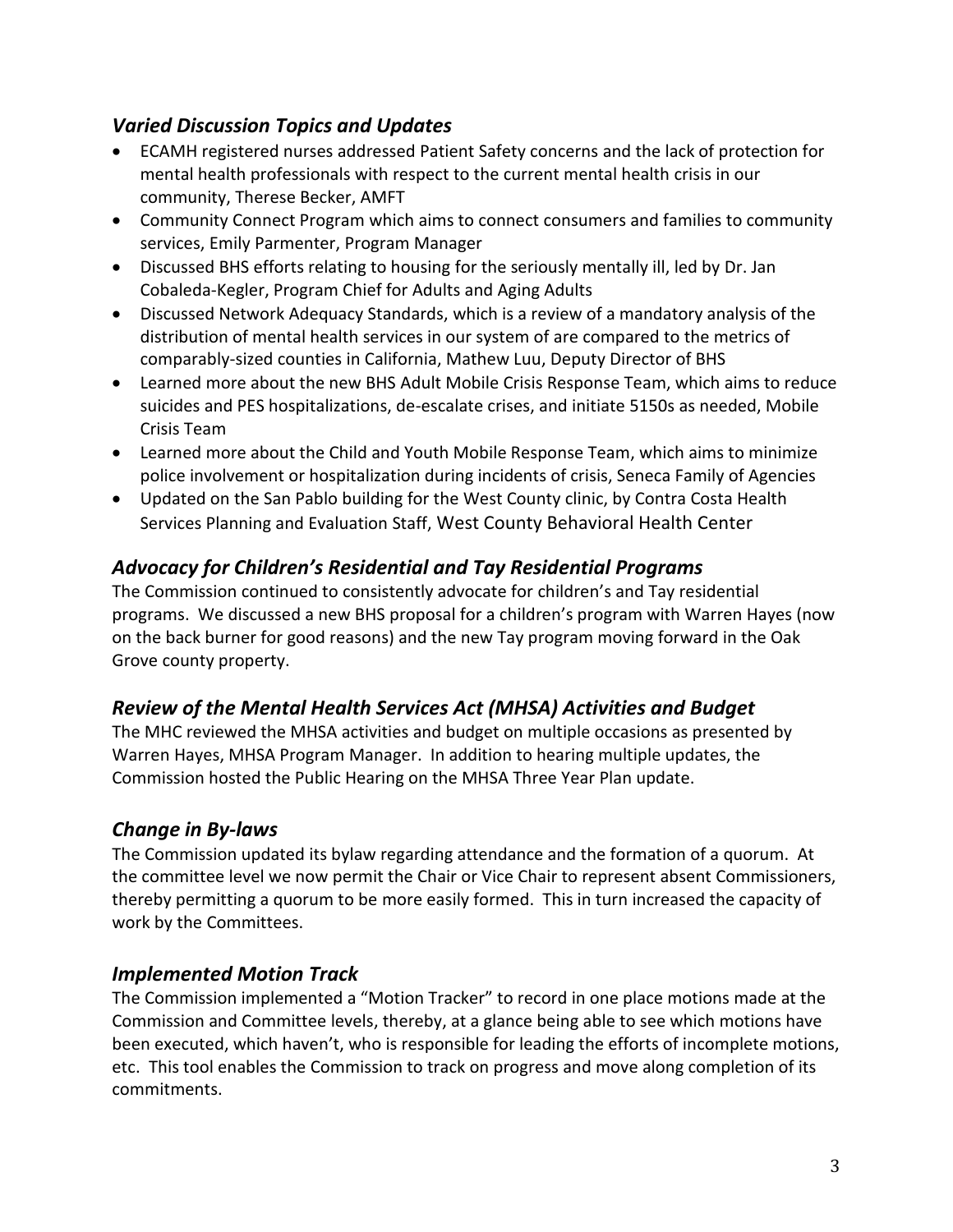#### *Formed Ad Hoc Data Committee*

The Commission formed an ad hoc Data Committee to illicit the informational needs of the Commission. This was in response to efforts by BHS to provide standardized reporting on key benchmarks of BHS system of care performance. Defining our own informational needs has been a thoughtful, and rewarding process. This important endeavor is led internally by Commissioner Joe Metro and externally by the BHS driver of the data and reporting definition effort, Warren Hayes.

#### *Interaction With CALBHBC*

The MHC learned more about statewide mental health issues, training, resources, etc. tracked by the CALBHB/C from Theresa Comstock the CALBHB/C President. The MHC Chair also attended the CALBHB/C Bay Area April regional meeting and participated in in a call with other statewide MHC chairs regarding challenges and lessons learned in other counties. The urgent issue of disaster planning was called out, a topic that the MHC will study more in 2019 for our county.

### *Membership Update*

- *Current Number of Commissioners:* 11 of 16 (5 open seats)
- *Current Commissioners:* Barbara Serwin, District II, Diane Burgis, County Supervisor District III, Geri Stern, District I, Diana Makeover, District II, John Kincaid, District II, Douglas Dunn, District III, Tasha Kamegai-Karadi, District IV, Sam Yoshioka, District IV, Leslie May, District V, Joe Metro, District V, Gina Swirsding, District I
- *Changes in Membership:* 
	- Duane Chapman, District I, who sadly passed away in December, after two years acting as Chair and strong advocacy for West County
	- Lauren Rettagliata, District II, who advocated tirelessly for housing for the seriously mentally ill, was co-author of the *White Paper* and major contributor to working with BHS to improve our system of care
	- Meghan Cullen, District V, Patrick Field, District III, Michael Ward, District V
	- Julie Neward, District III (pending formal de-commissioning
- *Challenges in Recruitment:* Supervisor Burgis stated it well that for Supervisors, it is difficult to fill vacancies, specifically when there are certain requirements attached to them. This translated to as many as five open vacancies on the Commission at any given time, reducing capacity for representation of our community and for conducting the work of the Commission.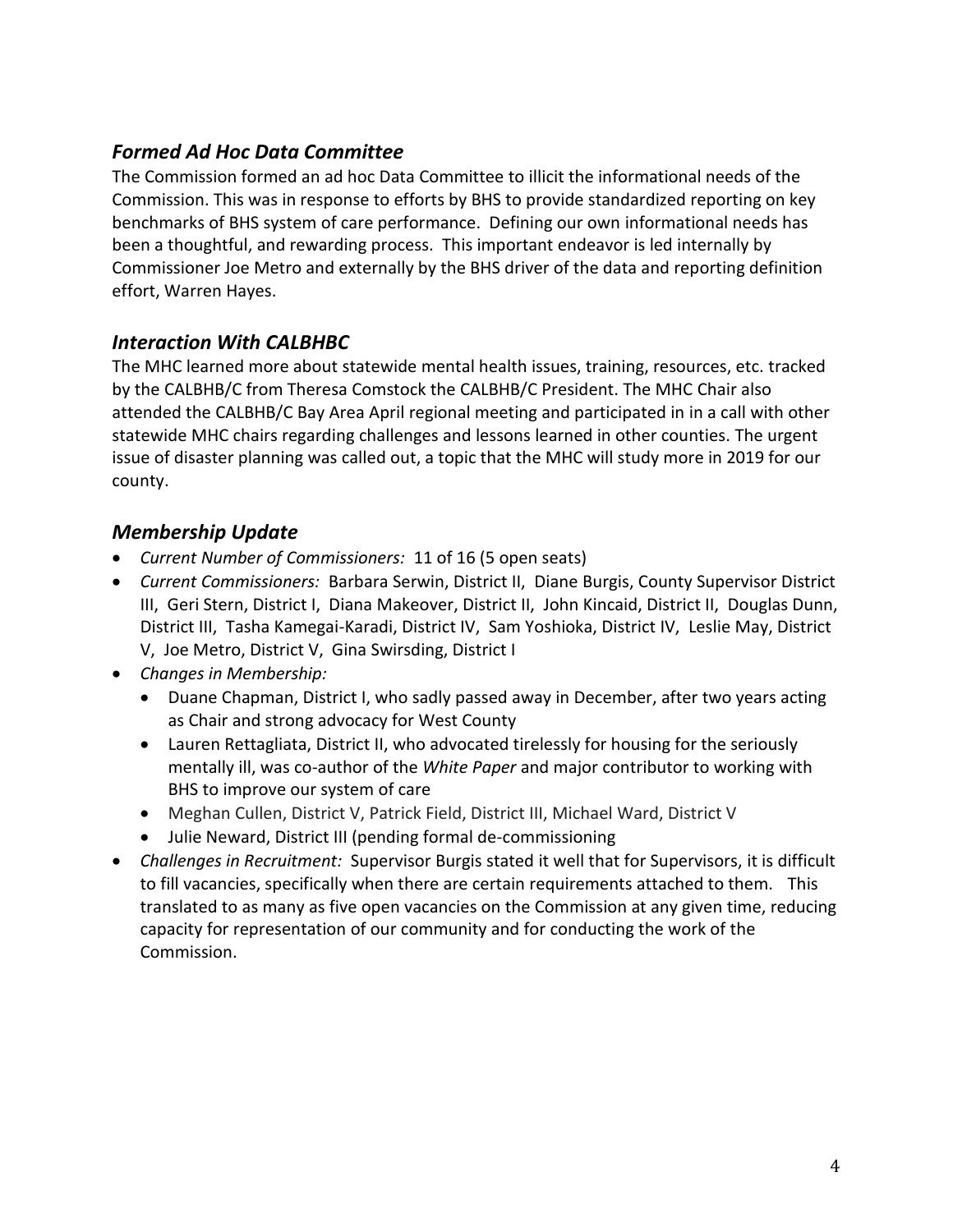# **Committee Reports**

### **Annual Report 2018 Justice Systems Committee**

- Participated in and/or observed the following advisory body meetings that help set and or implement the strategies of justice for adults and juveniles with mental illness in our County:
	- o Community Corrections Partnership CCP (Quarterly)
	- o Community Advisory Board CAB (Monthly- advisory to CCP)
	- o Continuum of Care (Quarterly)
	- o Council on Homelessness (Monthly)
	- o Juvenile Justice (Monthly and meets in conflict with the MHC)
	- o Assisted Outpatient Treatment. (Quarterly)
- Partnered with Behavioral Health and Detention by participating in or observing the feedback of Rapid Improvement/Value Stream Mapping Events, impacting the receipt of treatment and care of those in Detention or upon their release.
- Received information from Behavioral Health, Detention, Juvenile Justice and Office of Reentry and Justice to be informed about current operations as well as new programs funded through Prop 47 and AB109, including Antioch's diversion program and reentry programs to connect individuals with programs and services upon reentry to avert future involvement in the criminal justice system. We also received information about our CORE Teams, MHET program, the Adult Crisis Response Team, Children's Crisis Response Teams, and Assisted Outpatient Treatment (AOT) program.
- Took the first step to begin identifying areas of interest for a Detention/Office of Reentry and Justice, Data Dashboard, from the perspective of the Mental Health Commission.
- Advocated for fully implementing and funding the Office of Reentry and Justice with a letter of support to the Board of Supervisors.
- Tour of Juvenile Hall to more fully understand the integration of mental health treatment, continuing education, and safe and nurturing environment while incarcerated.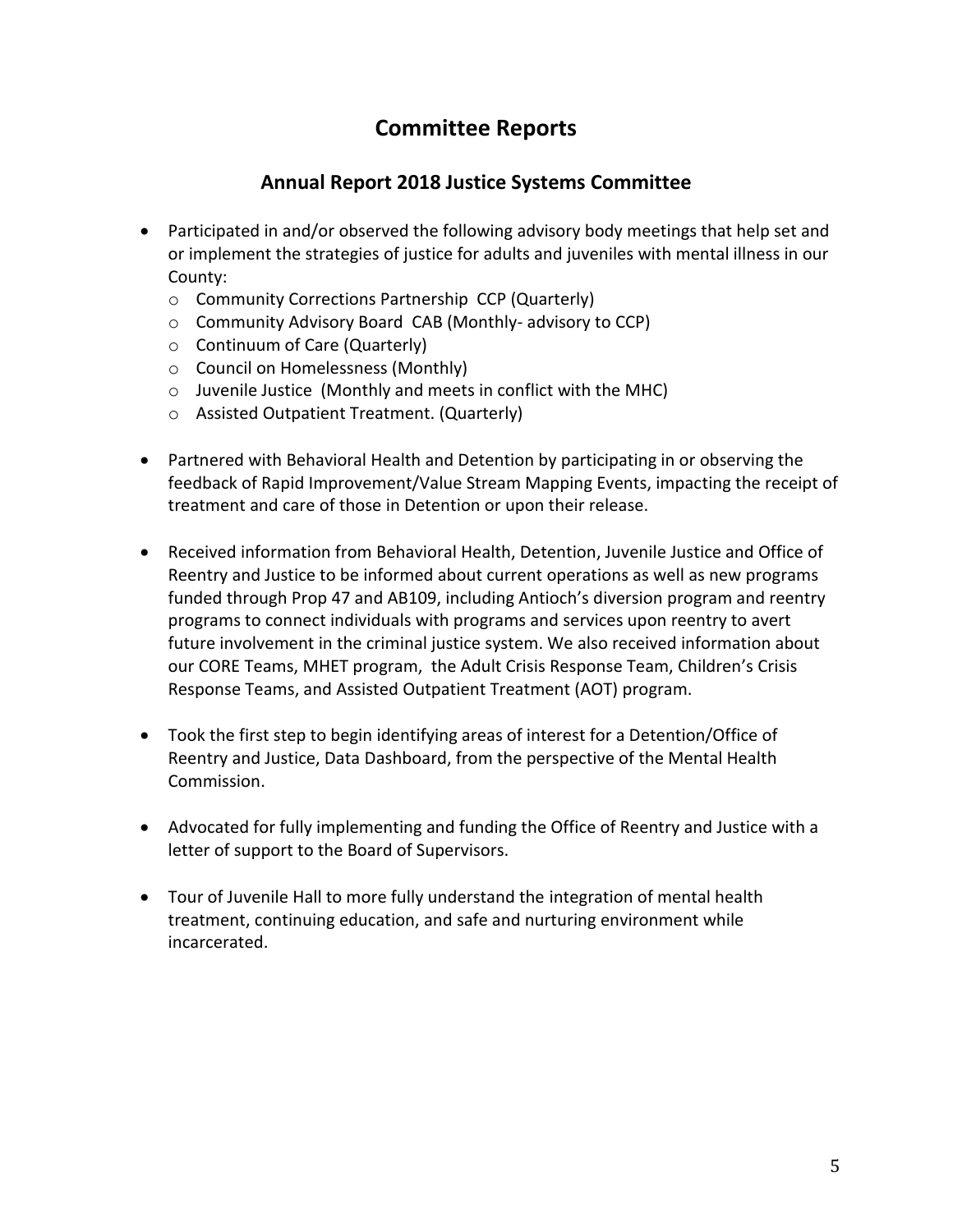### **Quality of Care Committee 2018 Annual Report**

- Continued to review consumer advocacy and grievance procedures of Behavioral Health. Learned about some of the practices used by CCRMC in an effort to look for ways to learn from other successful systems. Advocated for the improvement of the problem resolution process and resources used at PES and 4C with the goal of bringing them more into alignment with those of the rest of CCRMC. Proposal to conduct a customer satisfaction survey and/or talk directly to consumer and family to measure satisfaction with the Behavioral Health Services problem resolution process.
- Facilitated discussion of how Behavorial Health Services could improve its process of evaluating and tracking at-risk consumers and eliminate delays in the availability and delivery of patient care.
- Continued to advocate for the development of a Crisis Inpatient/Residential Treatment Facility for Children and Young Adults, reviewing plans for a new feasibility analysis by Behavioral Health Services in 2019.
- Reviewed how Behavioral Health Services monitors the performance of CBO's operating board and care facilities, including augmented board and care facilities and services, when problems are identified through the annual (or triennial?) review process. Proposed the creation of a tool for monitoring and ensuring resolution of problems identified through the review process. This tool will be an extension to the tool developed by the MHC to review MHSA projects.
- Participated in the development of a BHS "data dashboard" information model and report through discussion of the information needs of the committee.
- Reviewed the 2017 EQRO Report on behalf of the Commission
- Continued to track on quality of care information at PES.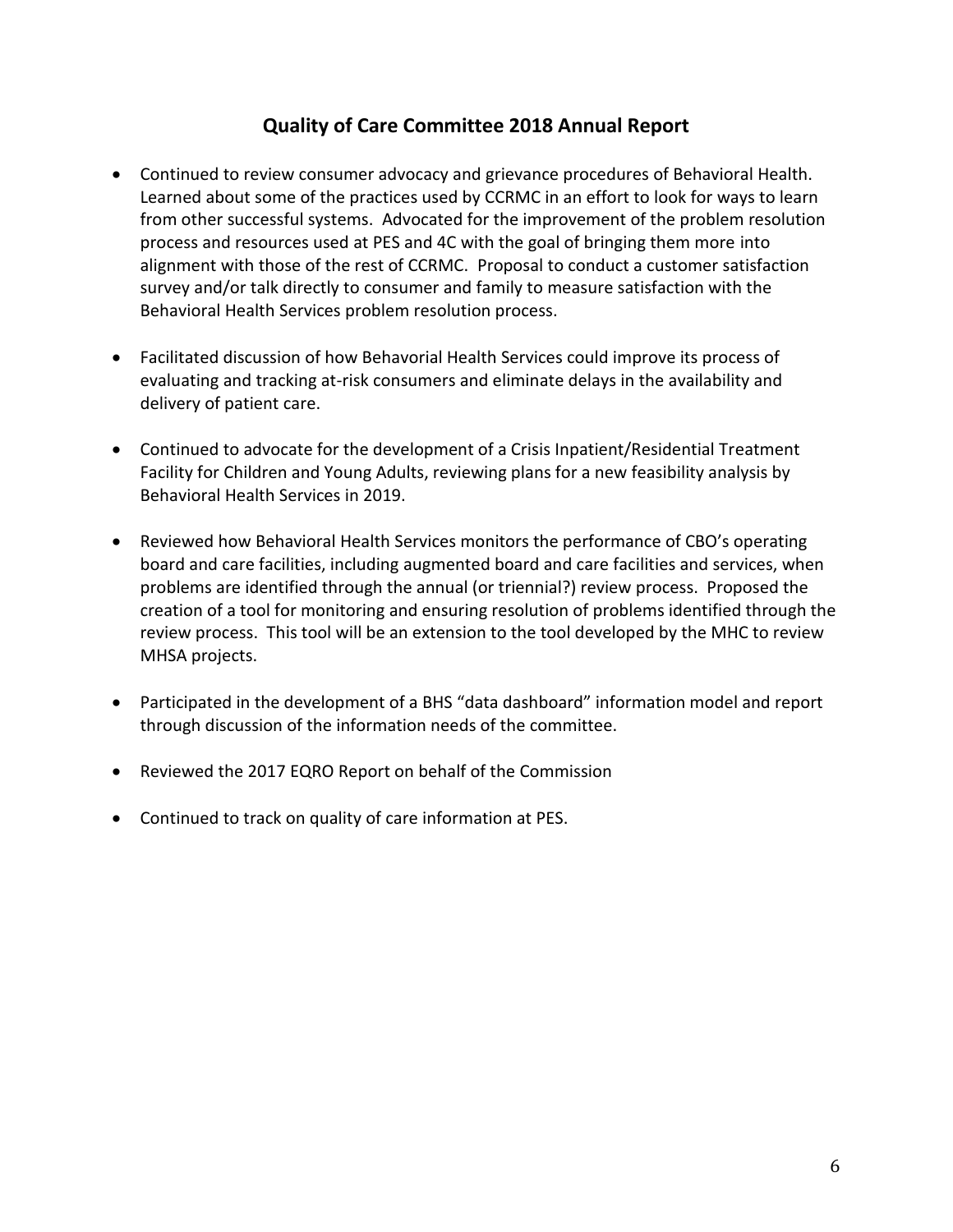# **MHSA-Finance Committee 2018 Annual Report**

#### *Fiscal and Program Reviews*

- o January-June Meetings: Warren Hayes, MHSA Program Chief
	- Mr. Hayes and MHSA staff kept the committee up-to-date on the schedule and outcome of Fiscal and Program Reviews of all 86 MHSA funded programs in the county. Major corrective action needed in several of the reviews (such as Hope House and COFY) were noted and discussed. Mr. Hayes apprised the Committee of how and when the required corrective actions had been taken and completed. Members of this Committee, as well as the Quality of Care Committee, the Mental Health Commission, and Community stakeholders will follow up to make sure how and when these corrective actions are completed. Depending on the nature of the Fiscal and Program Review Findings, the Commission will, if necessary, recommend contract provider changes to Contra Costa Behavioral Health Services BHS. The Commission will also promptly follow up on demonstrated deficiencies that arise between these reviews and with other non-MHSA programs overseen by BHS.

#### *Housing*

- July, August, and December meetings: Warren Hayes, MHSA Program Chief
	- $\circ$  Mr. Hayes kept the committee apprised of developments regarding funding housing opportunities for the most severely mentally ill among us, especially the \$1.73M returned by the state and the \$2.1M available in non-competitive funding provided by the new No Place Like Home (NPLH) initiative passed by voters in November, 2018. He has also let us know of the successive NPLH bidding opportunities "coming down the pike" in the next several years.
	- o We had a discussion with Pat Godley, CEO of Mental Health Services regarding the Behavioral Health Budgeting Process and 2018 budget.
- September Meeting:
	- o The Committee hosted presentations by the Adults and Older Adults Division Chief, Dr. Jan-Cobelada-Keglar, Psy.D. and the Alcohol and Other Drugs (AOD) Program Director, Fatima Matal Sol, LCSW.
	- o Both Program Chiefs gave a detailed overview of their respective departments' budgets and how they are developed. Dr. Cobelada-Keglar gave the latest updates on new programs, especially the Adult Mobil Crisis Response Team (MCRT) and how it fits into the adult system continuum of care. Ms. Matal Sol gave a very comprehensive overview of the AOD budget process and how her department operates (10% county staff, 90% CBO staff). She also explained how the 1115 Drug Med-Cal Waiver (Whole Person Care) program is helping to greatly expand the integration of both AOD and mental health services throughout the county. Both persons answered in-depth questions posed by Committee members and other stakeholders.